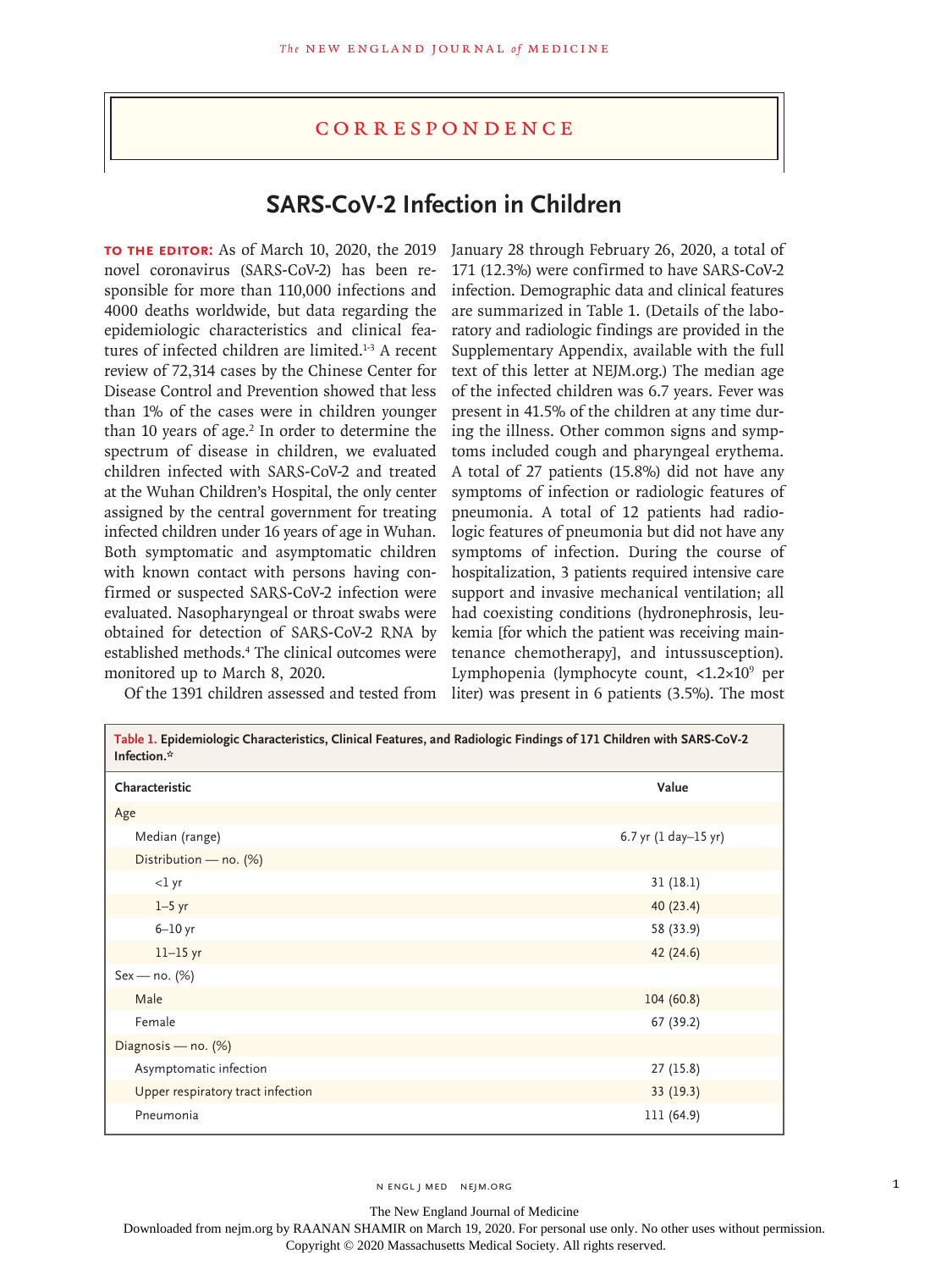## **The NEW ENGLAND JOURNAL of MEDICINE**

| Table 1. (Continued)                                              |            |  |
|-------------------------------------------------------------------|------------|--|
| Characteristic                                                    | Value      |  |
| Exposure or contact information - no. (%)                         |            |  |
| Family cluster                                                    | 154 (90.1) |  |
| Confirmed family members                                          | 131 (76.6) |  |
| Suspected family members                                          | 23(13.5)   |  |
| Unidentified source of infection                                  | 15(8.8)    |  |
| Contact with other suspected case                                 | 2(1.2)     |  |
| Signs and symptoms                                                |            |  |
| Cough - no. (%)                                                   | 83 (48.5)  |  |
| Pharyngeal erythema - no. (%)                                     | 79 (46.2)  |  |
| Fever - no. $(%)$                                                 | 71 (41.5)  |  |
| Median duration of fever (range) - days                           | $3(1-16)$  |  |
| Highest temperature during hospitalization - no. (%)              |            |  |
| $<$ 37.5 $^{\circ}$ C                                             | 100(58.5)  |  |
| 37.5-38.0°C                                                       | 16(9.4)    |  |
| 38.1-39.0°C                                                       | 39 (22.8)  |  |
| $>39.0^{\circ}$ C                                                 | 16(9.4)    |  |
| Diarrhea - no. (%)                                                | 15(8.8)    |  |
| Fatigue - no. (%)                                                 | 13(7.6)    |  |
| Rhinorrhea - no. (%)                                              | 13(7.6)    |  |
| Vomiting - no. (%)                                                | 11(6.4)    |  |
| Nasal congestion - no. (%)                                        | 9(5.3)     |  |
| Tachypnea on admission - no. (%) +                                | 49 (28.7)  |  |
| Tachycardia on admission - no. (%) ±                              | 72 (42.1)  |  |
| Oxygen saturation <92% during period of hospitalization - no. (%) | 4(2.3)     |  |
| Abnormalities on computed tomography of the chest $-$ no. (%)     |            |  |
| Ground-glass opacity                                              | 56 (32.7)  |  |
| Local patchy shadowing                                            | 32(18.7)   |  |
| Bilateral patchy shadowing                                        | 21(12.3)   |  |
| Interstitial abnormalities                                        | 2(1.2)     |  |

\* Percentages may not total 100 because of rounding.

† The normal ranges of respiratory rate (in breaths per minute) were as follows: 40 to 60 for newborns, 30 to 40 for children younger than 1 year of age, 25 to 30 for those 1 to 3 years of age, 20 to 25 for those 4 to 7 years of age, 18 to 20 for those 8 to 14 years of age, and 12 to 20 for those older than 14 years of age. Tachypnea refers to a respiratory rate higher than the upper limit of the normal range according to age.

‡ The normal ranges of pulse rate (in beats per minute) were as follows: 120 to 140 for newborns, 110 to 130 for children younger than 1 year of age, 100 to 120 for those 1 to 3 years of age, 80 to 100 for those 4 to 7 years of age, 70 to 90 for those 8 to 14 years of age, and 60 to 70 for those older than 14 years of age. Tachycardia refers to a pulse rate higher than the upper limit of the normal range according to age.

common radiologic finding was bilateral groundglass opacity (32.7%). As of March 8, 2020, there was one death. A 10-month-old child with intussusception had multiorgan failure and died 4 weeks after admission. A total of 21 patients were in stable condition in the general wards, and 149 have been discharged from the hospital.

This report describes a spectrum of illness from SARS-CoV-2 infection in children. In contrast with infected adults, most infected children appear to have a milder clinical course. Asymptomatic infections were not uncommon.<sup>2</sup> Determination of the transmission potential of these asymptomatic patients is important for guiding

The New England Journal of Medicine

Downloaded from nejm.org by RAANAN SHAMIR on March 19, 2020. For personal use only. No other uses without permission.

Copyright © 2020 Massachusetts Medical Society. All rights reserved.